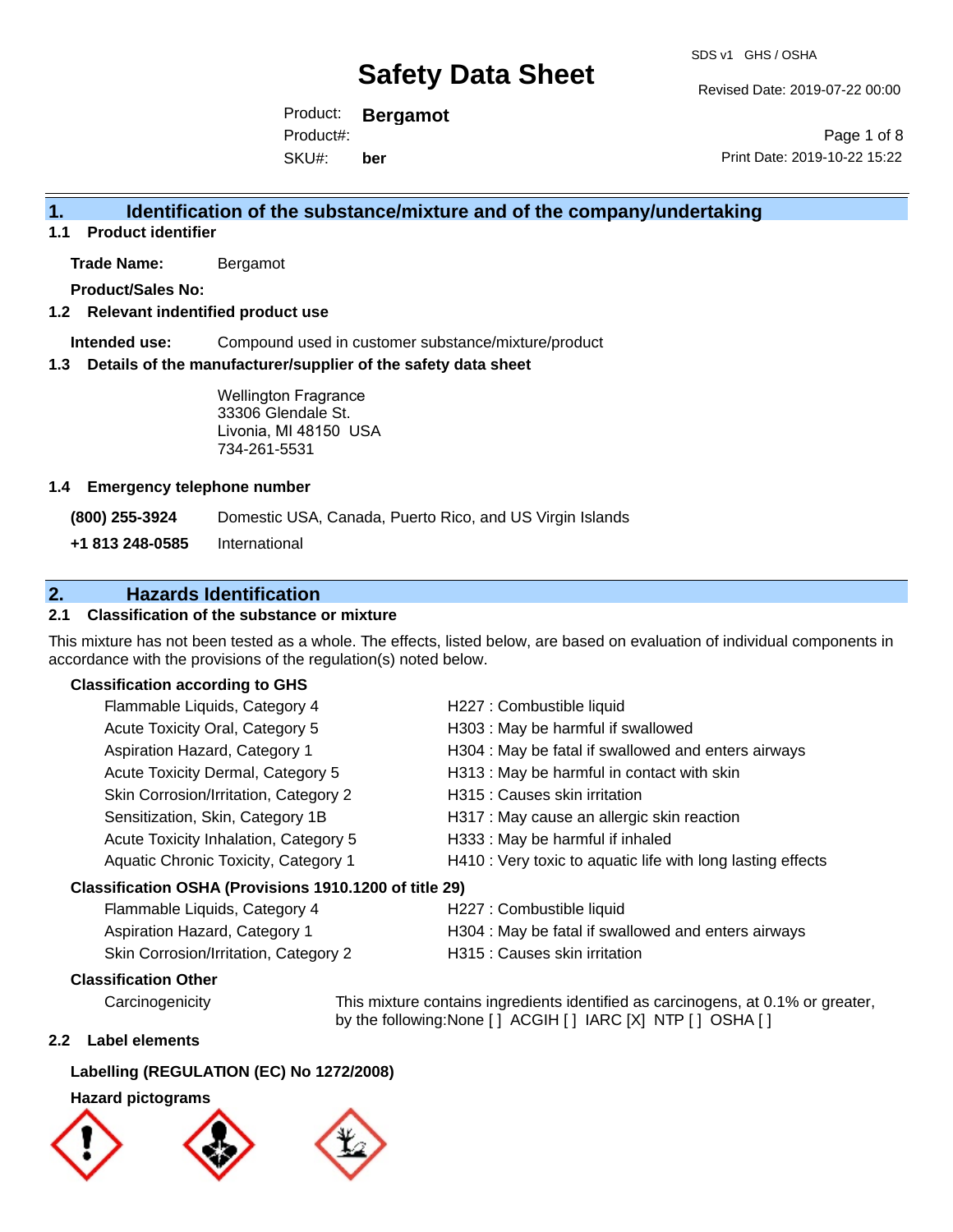Revised Date: 2019-07-22 00:00

Product: **Bergamot** SKU#: Product#: **ber**

Page 2 of 8 Print Date: 2019-10-22 15:22

| <b>Signal Word: Danger</b>      |                                                                                                                                       |
|---------------------------------|---------------------------------------------------------------------------------------------------------------------------------------|
| <b>Hazard statments</b>         |                                                                                                                                       |
| H <sub>22</sub> 7               | Combustible liquid                                                                                                                    |
| H303                            | May be harmful if swallowed                                                                                                           |
| H <sub>304</sub>                | May be fatal if swallowed and enters airways                                                                                          |
| H313                            | May be harmful in contact with skin                                                                                                   |
| H315                            | Causes skin irritation                                                                                                                |
| H317                            | May cause an allergic skin reaction                                                                                                   |
| H333                            | May be harmful if inhaled                                                                                                             |
| H410                            | Very toxic to aquatic life with long lasting effects                                                                                  |
| <b>Precautionary Statements</b> |                                                                                                                                       |
| <b>Prevention:</b>              |                                                                                                                                       |
| P <sub>235</sub>                | Keep cool                                                                                                                             |
| P264                            | Wash hands thoroughly after handling                                                                                                  |
| P272                            | Contaminated work clothing should not be allowed out of the workplace                                                                 |
| P273                            | Avoid release to the environment                                                                                                      |
| <b>Response:</b>                |                                                                                                                                       |
| $P301 + P310 + P331$            | IF SWALLOWED: Immediately call a POISON CENTER or doctor/physician Do NOT<br>induce vomiting                                          |
| $P302 + P352$                   | IF ON SKIN: Wash with soap and water                                                                                                  |
| $P304 + P312$                   | IF INHALED: Call a POISON CENTER or doctor/physician if you feel unwell                                                               |
| P312                            | Call a POISON CENTER or doctor/physician if you feel unwell                                                                           |
| $P333 + P313$                   | If skin irritation or a rash occurs: Get medical advice/attention                                                                     |
| P362                            | Take off contaminated clothing and wash before reuse                                                                                  |
| P363                            | Wash contaminated clothing before reuse                                                                                               |
| P370 + P378                     | In case of fire: Use Carbon dioxide (CO2), Dry chemical, or Foam for extinction. Do not use<br>a direct water jet on burning material |
| P391                            | <b>Collect Spillage</b>                                                                                                               |

### **2.3 Other Hazards**

**no data available**

### **3. Composition/Information on Ingredients**

### **3.1 Mixtures**

This product is a complex mixture of ingredients, which contains among others the following substance(s), presenting a health or environmental hazard within the meaning of the UN Globally Harmonized System of Classification and Labeling of Chemicals (GHS):

| CAS#<br>Ingredient     | EC#       | Conc.<br>Range | <b>GHS Classification</b>          |
|------------------------|-----------|----------------|------------------------------------|
| 5989-27-5<br>Limonene  | 227-813-5 | $20 - 30 \%$   | H226; H304; H315; H317; H400; H410 |
| 120-51-4               | 204-402-9 | $20 - 30 \%$   | H302; H313; H400; H411             |
| <b>Benzyl Benzoate</b> |           |                |                                    |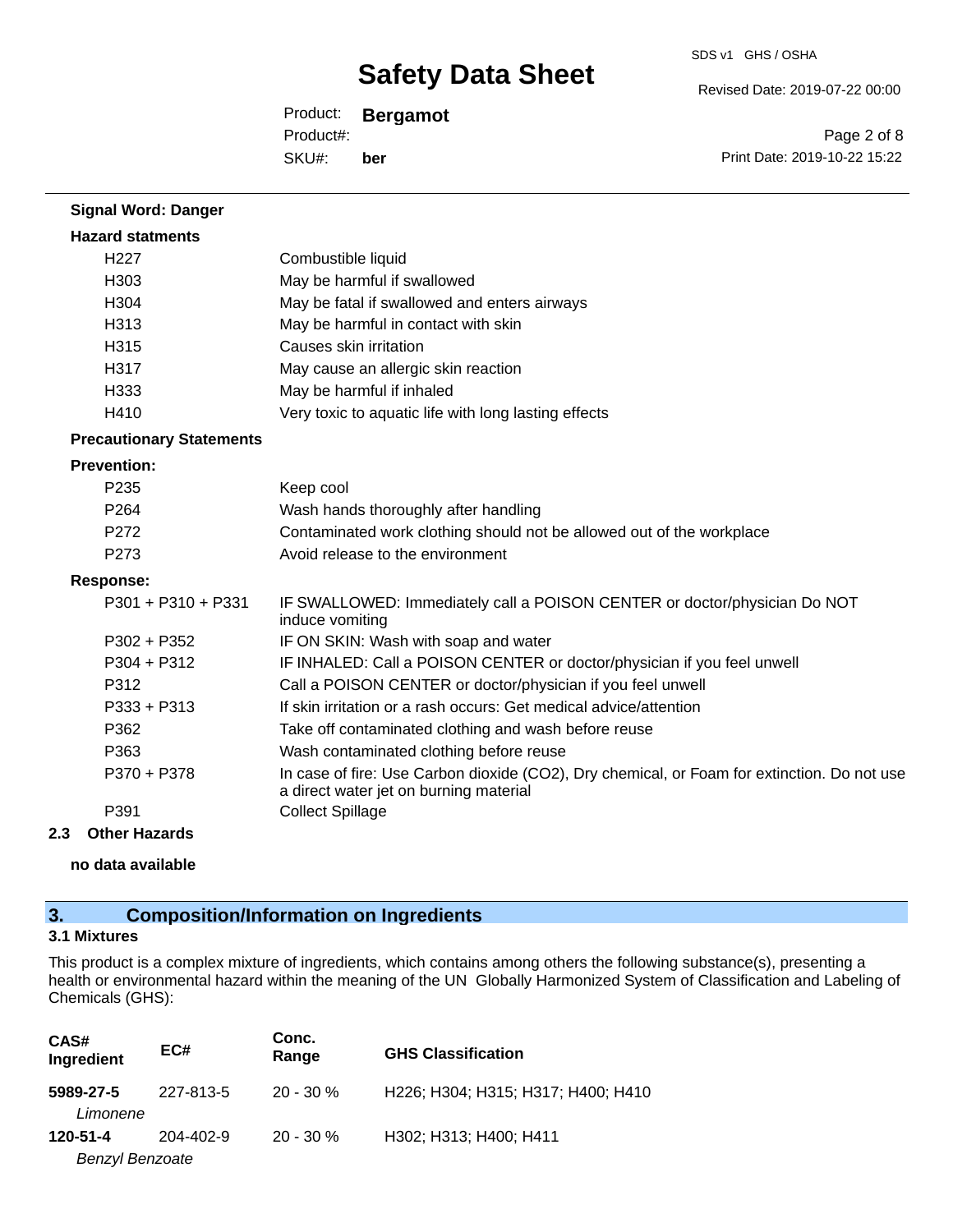SDS v1 GHS / OSHA

Revised Date: 2019-07-22 00:00

Print Date: 2019-10-22 15:22

Page 3 of 8

Product: **Bergamot**

Product#:

SKU#: **ber**

| CAS#<br>Ingredient                 | EC#       | Conc.<br>Range                                           | <b>GHS Classification</b>                                                 |
|------------------------------------|-----------|----------------------------------------------------------|---------------------------------------------------------------------------|
| 8007-35-0<br>Terpineol acetate     | 232-357-5 | 10 - 20 %                                                | H316; H401; H411                                                          |
| 8050-15-5                          | 232-476-2 | 10 - 20 %                                                | H402; H412                                                                |
|                                    |           | Methyl ester of rosin (partially hydrogenated)           |                                                                           |
| 78-70-6<br>Linalool                | 201-134-4 | $5 - 10%$                                                | H227; H303; H315; H317; H319; H402                                        |
| 115-95-7<br><b>Linalyl Acetate</b> | 204-116-4 | $2 - 5%$                                                 | H227; H315; H317; H320; H402                                              |
| 140-11-4<br>Benzyl acetate         | 205-399-7 | $2 - 5%$                                                 | H303; H401; H412                                                          |
| 127-91-3<br><b>ß-Pinene</b>        | 204-872-5 | $2 - 5%$                                                 | H226; H304; H315; H317; H400; H410                                        |
| 5392-40-5<br>Citral                | 226-394-6 | $2 - 5%$                                                 | H313; H315; H317; H319; H401                                              |
| $127 - 41 - 3$<br>alpha-lonone     | 204-841-6 | $1 - 2%$                                                 | H316                                                                      |
| $99 - 85 - 4$<br>gamma-Terpinene   | 202-794-6 | $1 - 2%$                                                 | H <sub>226</sub> ; H <sub>303</sub> ; H <sub>304</sub> ; H <sub>316</sub> |
|                                    |           | See Section 16 for full text of GHS classification codes |                                                                           |

See Section 16 for full text of GHS classification codes which where not shown in section 2

Total Hydrocarbon Content (%  $w/w$ ) = 28.47

### **4. First Aid Measures 4.1 Description of first aid measures Inhalation:** Remove from exposure site to fresh air and keep at rest. Obtain medical advice. **Eye Exposure:** Flush immediately with water for at least 15 minutes. Contact physician if symptoms persist. Skin Exposure: **Remove contaminated clothes.** Wash thoroughly with water (and soap). Contact physician if symptoms persist. **Ingestion: Rinse mouth with water and obtain medical advice. In all of the state of the Ringestian Medical advice. 4.2 Most important symptoms and effects, both acute and delayed Symptoms:** no data available **Risks:** Risks: Refer to Section 2.2 "Hazard Statements" **4.3 Indication of any immediate medical attention and special treatment needed**

| Refer to Section 2.2 "Response" |
|---------------------------------|
|                                 |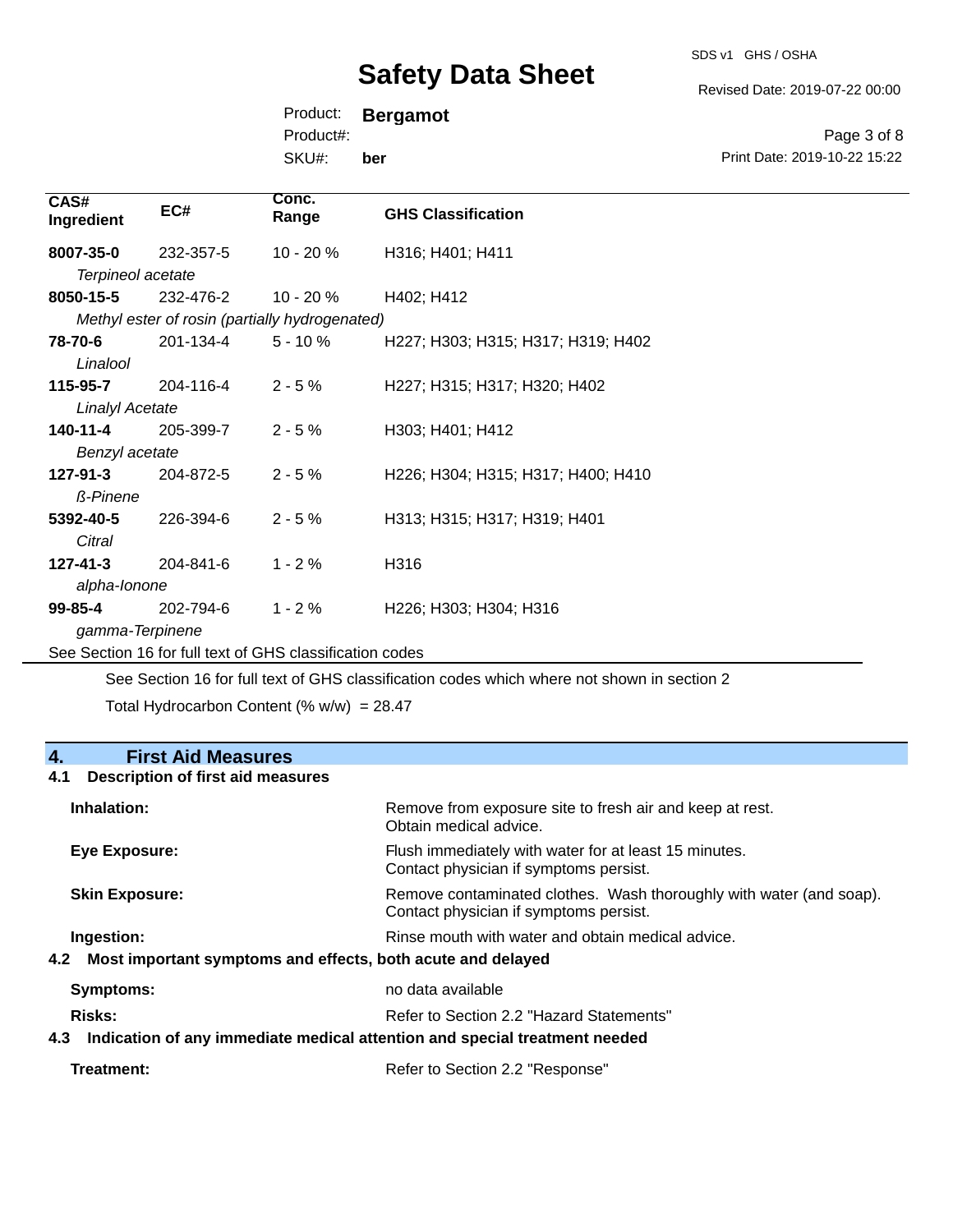SDS v1 GHS / OSHA

Revised Date: 2019-07-22 00:00

Product: **Bergamot** SKU#: Product#: **ber**

Page 4 of 8 Print Date: 2019-10-22 15:22

| 5 <sub>1</sub><br><b>Fire-Fighting measures</b>                        |                                                   |
|------------------------------------------------------------------------|---------------------------------------------------|
| <b>Extinguishing media</b><br>5.1                                      |                                                   |
| Suitable:                                                              | Carbon dioxide (CO2), Dry chemical, Foam          |
| Unsuitable                                                             | Do not use a direct water jet on burning material |
| Special hazards arising from the substance or mixture<br>$5.2^{\circ}$ |                                                   |
| During fire fighting:<br><b>Advice for firefighters</b><br>5.3         | Water may be ineffective                          |
| <b>Further information:</b>                                            | Standard procedure for chemical fires             |

### **6. Accidental Release Measures**

#### **6.1 Personal precautions, protective equipment and emergency procedures**

Avoid inhalation and contact with skin and eyes. A self-contained breathing apparatus is recommended in case of a major spill.

#### **6.2 Environmental precautions**

Keep away from drains, soil, and surface and groundwater.

#### **6.3 Methods and materials for containment and cleaning up**

Clean up spillage promptly. Remove ignition sources. Provide adequate ventilation. Avoid excessive inhalation of vapors. Gross spillages should be contained by use of sand or inert powder and disposed of according to the local regulations.

#### **6.4 Reference to other sections**

Not Applicable

### **7. Handling and Storage**

### **7.1 Precautions for safe handling**

Apply according to good manufacturing and industrial hygiene practices with proper ventilation. Do not drink, eat or smoke while handling. Respect good personal hygiene.

#### **7.2 Conditions for safe storage, including any incompatibilities**

Store in a cool, dry and ventilated area away from heat sources and protected from light in tightly closed original container. Avoid uncoated metal container. Keep air contact to a minimum.

### **7.3 Specific end uses**

No information available

### **8. Exposure Controls/Personal Protection**

#### **8.1 Control parameters**

| <b>Exposure Limits:</b>      |                |                              |              |                                            |             |             |  |
|------------------------------|----------------|------------------------------|--------------|--------------------------------------------|-------------|-------------|--|
| <b>Component</b>             |                |                              | <b>ACGIH</b> | ACGIH<br>TWA ppm STEL ppm TWA ppm STEL ppm | <b>OSHA</b> | <b>OSHA</b> |  |
| 140-11-4                     | Benzyl acetate |                              | 10           |                                            |             |             |  |
| 127-91-3                     | ß-Pinene       |                              | 20           |                                            |             |             |  |
| <b>Engineering Controls:</b> |                | Use local exhaust as needed. |              |                                            |             |             |  |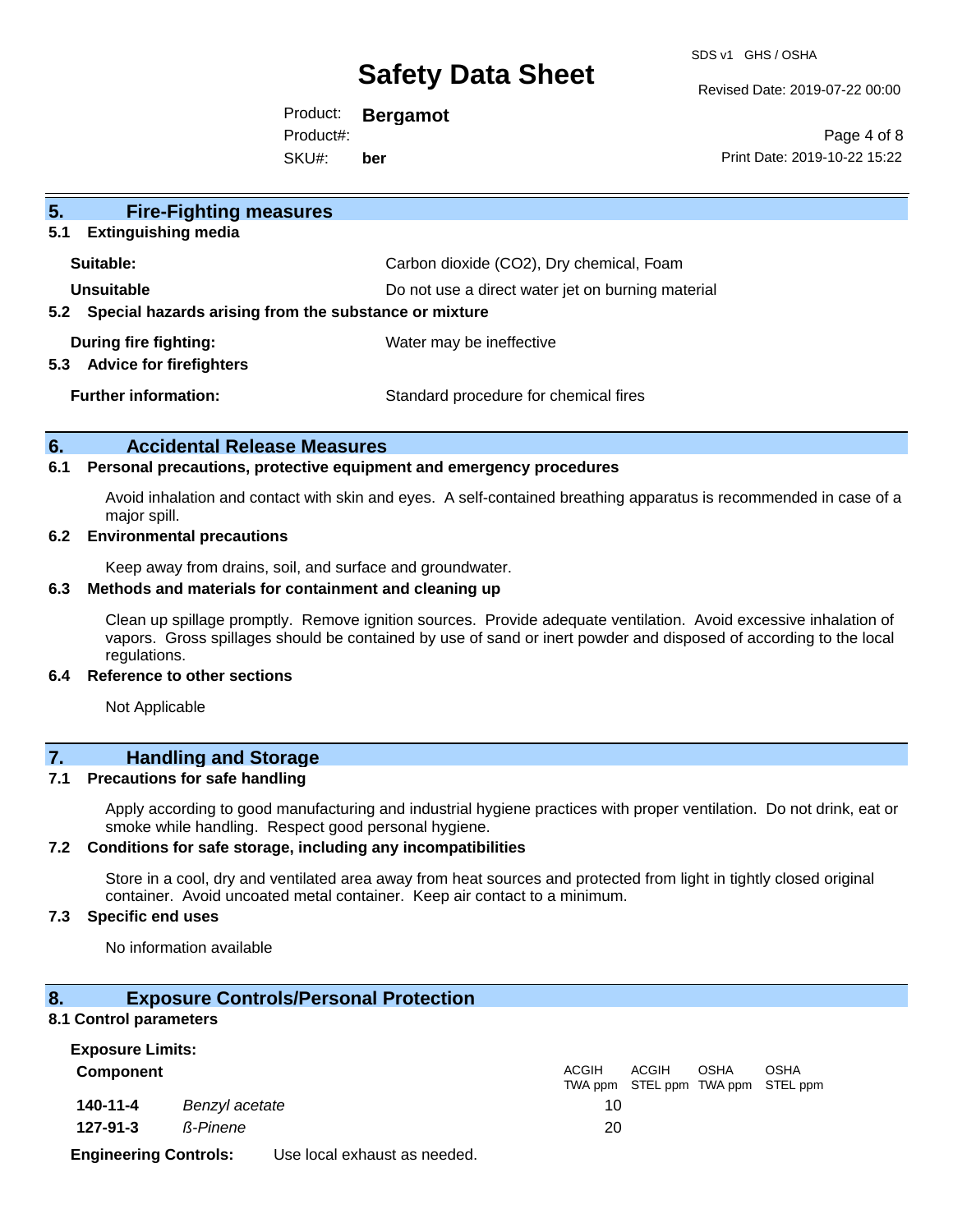SDS v1 GHS / OSHA

Revised Date: 2019-07-22 00:00

Product: **Bergamot** SKU#: Product#: **ber**

Page 5 of 8 Print Date: 2019-10-22 15:22

### **8.2 Exposure controls - Personal protective equipment**

| Eye protection:                | Tightly sealed goggles, face shield, or safety glasses with brow guards and side shields, etc.<br>as may be appropriate for the exposure |
|--------------------------------|------------------------------------------------------------------------------------------------------------------------------------------|
| <b>Respiratory protection:</b> | Avoid excessive inhalation of concentrated vapors. Apply local ventilation where appropriate.                                            |
| <b>Skin protection:</b>        | Avoid Skin contact. Use chemically resistant gloves as needed.                                                                           |

### **9. Physical and Chemical Properties**

### **9.1 Information on basic physical and chemical properties**

|                              | Liquid                            |
|------------------------------|-----------------------------------|
| <b>Appearance:</b>           |                                   |
| Odor:                        | Conforms to Standard              |
| Color:                       | Nearly Colorless to Yellow (G0-5) |
| <b>Viscosity:</b>            | Liquid                            |
| <b>Freezing Point:</b>       | Not determined                    |
| <b>Boiling Point:</b>        | Not determined                    |
| <b>Melting Point:</b>        | Not determined                    |
| <b>Flashpoint (CCCFP):</b>   | 145 F (62.78 C)                   |
| <b>Auto flammability:</b>    | Not determined                    |
| <b>Explosive Properties:</b> | None Expected                     |
| <b>Oxidizing properties:</b> | None Expected                     |
| Vapor Pressure (mmHg@20 C):  | 0.3492                            |
| %VOC:                        | 0.35                              |
| Specific Gravity @ 25 C:     | 0.9500                            |
| Density @ 25 C:              | 0.9470                            |
| Refractive Index @ 20 C:     | 1.4930                            |
| Soluble in:                  | Oil                               |

### **10. Stability and Reactivity**

| 10.1 Reactivity                         | None                                               |
|-----------------------------------------|----------------------------------------------------|
| <b>10.2 Chemical stability</b>          | Stable                                             |
| 10.3 Possibility of hazardous reactions | None known                                         |
| <b>10.4 Conditions to avoid</b>         | None known                                         |
| 10.5 Incompatible materials             | Strong oxidizing agents, strong acids, and alkalis |
| 10.6 Hazardous decomposition products   | None known                                         |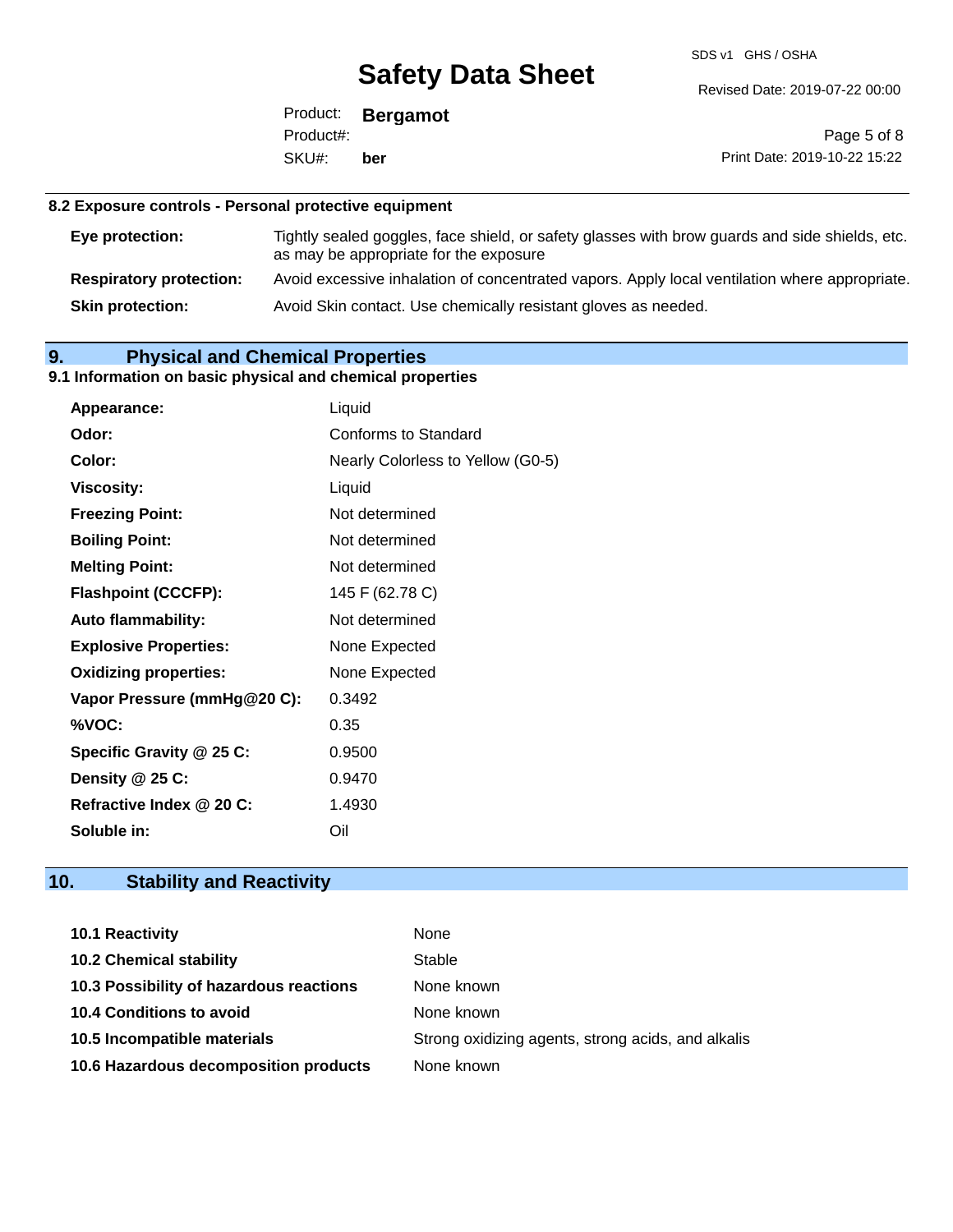SDS v1 GHS / OSHA

Revised Date: 2019-07-22 00:00

Product: **Bergamot** SKU#: Product#: **ber**

Page 6 of 8 Print Date: 2019-10-22 15:22

| 11.<br><b>Toxicological Information</b> |  |
|-----------------------------------------|--|
|-----------------------------------------|--|

### **11.1 Toxicological Effects**

Acute Toxicity Estimates (ATEs) based on the individual Ingredient Toxicity Data utilizing the "Additivity Formula" **Acute toxicity - Oral - (Rat) mg/kg** (LD50: 3132.9373) May be harmful if swallowed

| Acute toxicity - Dermal - (Rabbit) mg/kg           | (LD50: 3464.7491) May be harmful in contact with skin    |
|----------------------------------------------------|----------------------------------------------------------|
| Acute toxicity - Inhalation - (Rat) mg/L/4hr       | (LD50: 34.9016) May be harmful if inhaled                |
| <b>Skin corrosion / irritation</b>                 | May be harmful if inhaled                                |
| Serious eye damage / irritation                    | Not classified - the classification criteria are not met |
| <b>Respiratory sensitization</b>                   | Not classified - the classification criteria are not met |
| <b>Skin sensitization</b>                          | May cause an allergic skin reaction                      |
| <b>Germ cell mutagenicity</b>                      | Not classified - the classification criteria are not met |
| Carcinogenicity                                    | Not classified - the classification criteria are not met |
| <b>Reproductive toxicity</b>                       | Not classified - the classification criteria are not met |
| Specific target organ toxicity - single exposure   | Not classified - the classification criteria are not met |
| Specific target organ toxicity - repeated exposure | Not classified - the classification criteria are not met |
| <b>Aspiration hazard</b>                           | May be fatal if swallowed and enters airways             |

### **12. Ecological Information**

| Not classified - the classification criteria are not met |
|----------------------------------------------------------|
| Very toxic to aquatic life with long lasting effects     |
| no data available                                        |
| no data available                                        |
|                                                          |
| no data available                                        |
| no data available                                        |
| no data available                                        |
| no data available                                        |
|                                                          |

### **13. Disposal Conditions**

### **13.1 Waste treatment methods**

Do not allow product to reach sewage systems. Dispose of in accordance with all local and national regulations. Send to a licensed waste management company.The product should not be allowed to enter drains, water courses or the soil. Do not contaminate ponds, waterways or ditches with chemical or used container.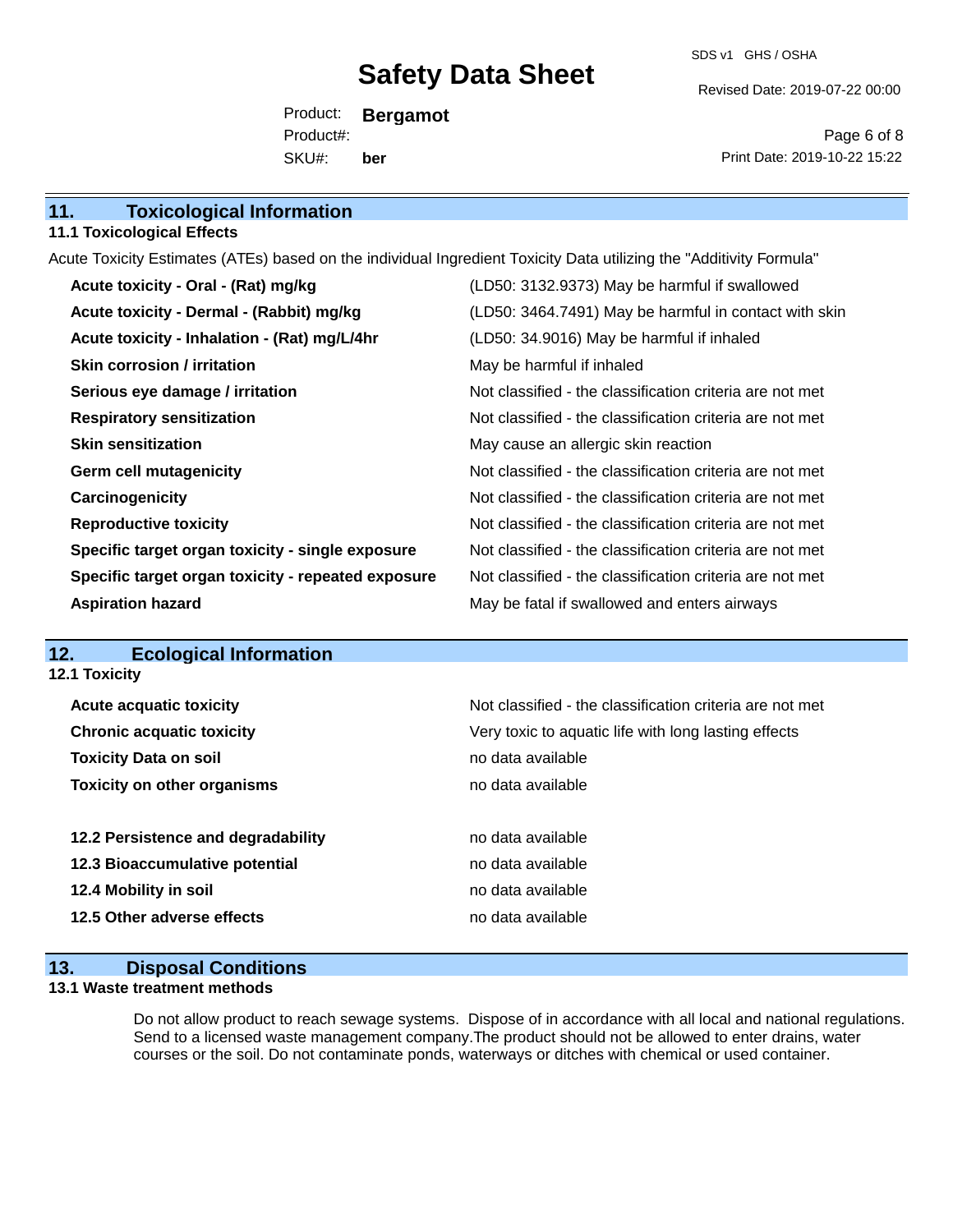SDS v1 GHS / OSHA

Revised Date: 2019-07-22 00:00

Product: **Bergamot** SKU#: Product#: **ber**

Page 7 of 8 Print Date: 2019-10-22 15:22

## **14. Transport Information**

| <b>Marine Pollutant</b>                                       | Yes. Ingredient of greatest environmental impact:<br>5989-27-5 : (20 - 30 %) : Limonene |              |                                     |                 |        |
|---------------------------------------------------------------|-----------------------------------------------------------------------------------------|--------------|-------------------------------------|-----------------|--------|
| <b>Regulator</b>                                              |                                                                                         | <b>Class</b> | <b>Pack Group</b>                   | <b>Sub Risk</b> | UN-nr. |
| U.S. DOT (Non-Bulk)                                           |                                                                                         |              | Not Regulated - Not Dangerous Goods |                 |        |
| <b>Chemicals NOI</b>                                          |                                                                                         |              |                                     |                 |        |
| <b>ADR/RID (International Road/Rail)</b>                      |                                                                                         |              |                                     |                 |        |
| <b>Environmentally Hazardous</b><br>Substance, Liquid, n.o.s. |                                                                                         | 9            | $\mathbf{III}$                      |                 | UN3082 |
| <b>IATA (Air Cargo)</b>                                       |                                                                                         |              |                                     |                 |        |
| <b>Environmentally Hazardous</b><br>Substance, Liquid, n.o.s. |                                                                                         | 9            | $\mathbf{III}$                      |                 | UN3082 |
| IMDG (Sea)                                                    |                                                                                         |              |                                     |                 |        |
| <b>Environmentally Hazardous</b><br>Substance, Liquid, n.o.s. |                                                                                         | 9            | Ш                                   |                 | UN3082 |

| 15.                                       | <b>Regulatory Information</b> |                                   |                                                              |  |
|-------------------------------------------|-------------------------------|-----------------------------------|--------------------------------------------------------------|--|
| <b>U.S. Federal Regulations</b>           |                               |                                   |                                                              |  |
| <b>TSCA (Toxic Substance Control Act)</b> |                               |                                   | All components of the substance/mixture are listed or exempt |  |
| 40 CFR(EPCRA, SARA, CERCLA and CAA)       |                               |                                   | This product contains NO components of concern.              |  |
| <b>U.S. State Regulations</b>             |                               |                                   |                                                              |  |
| <b>California Proposition 65 Warning</b>  |                               |                                   | This product contains the following components:              |  |
| 123-35-3                                  |                               | $204 - 622 - 5$ 0.1 - 1.0 %       | beta-Myrcene                                                 |  |
|                                           |                               | 123-35-3(NF 204-622-5 0.01 - 0.1% | beta-Myrcene (Natural Source)                                |  |
| <b>Canadian Regulations</b>               |                               |                                   |                                                              |  |
| <b>DSL</b>                                |                               |                                   | 100.00% of the components are listed or exempt.              |  |
|                                           |                               |                                   |                                                              |  |

### **16. Other Information**

### **GHS H-Statements referred to under section 3 and not listed in section 2**

| H226 : Flammable liquid and vapour                       | H302 : Harmful if swallowed                            |
|----------------------------------------------------------|--------------------------------------------------------|
| H316 : Causes mild skin irritation                       | H317 : May cause an allergic skin reaction             |
| H319 : Causes serious eye irritation                     | H320 : Causes eye irritation                           |
| H400 : Very Toxic to aquatic life                        | H401 : Toxic to aquatic life                           |
| H402 : Harmful to aquatic life                           | H411 : Toxic to aquatic life with long lasting effects |
| H412 : Harmful to aquatic life with long lasting effects |                                                        |
| <b>Total Fractional Values</b>                           |                                                        |
| (TFV) Risk                                               | Risk<br>(TFV).                                         |
| (143.26) Acute Toxicity Inhalation, Category 5           | (125.55) Aquatic Chronic Toxicity, Category 3          |
| (28.25) Sensitization, Skin, Category 1                  | (23.34) Sensitization, Skin, Category 1B               |
| (12.50) Aquatic Chronic Toxicity, Category 2             | (6.17) Skin Corrosion/Irritation, Category 3           |